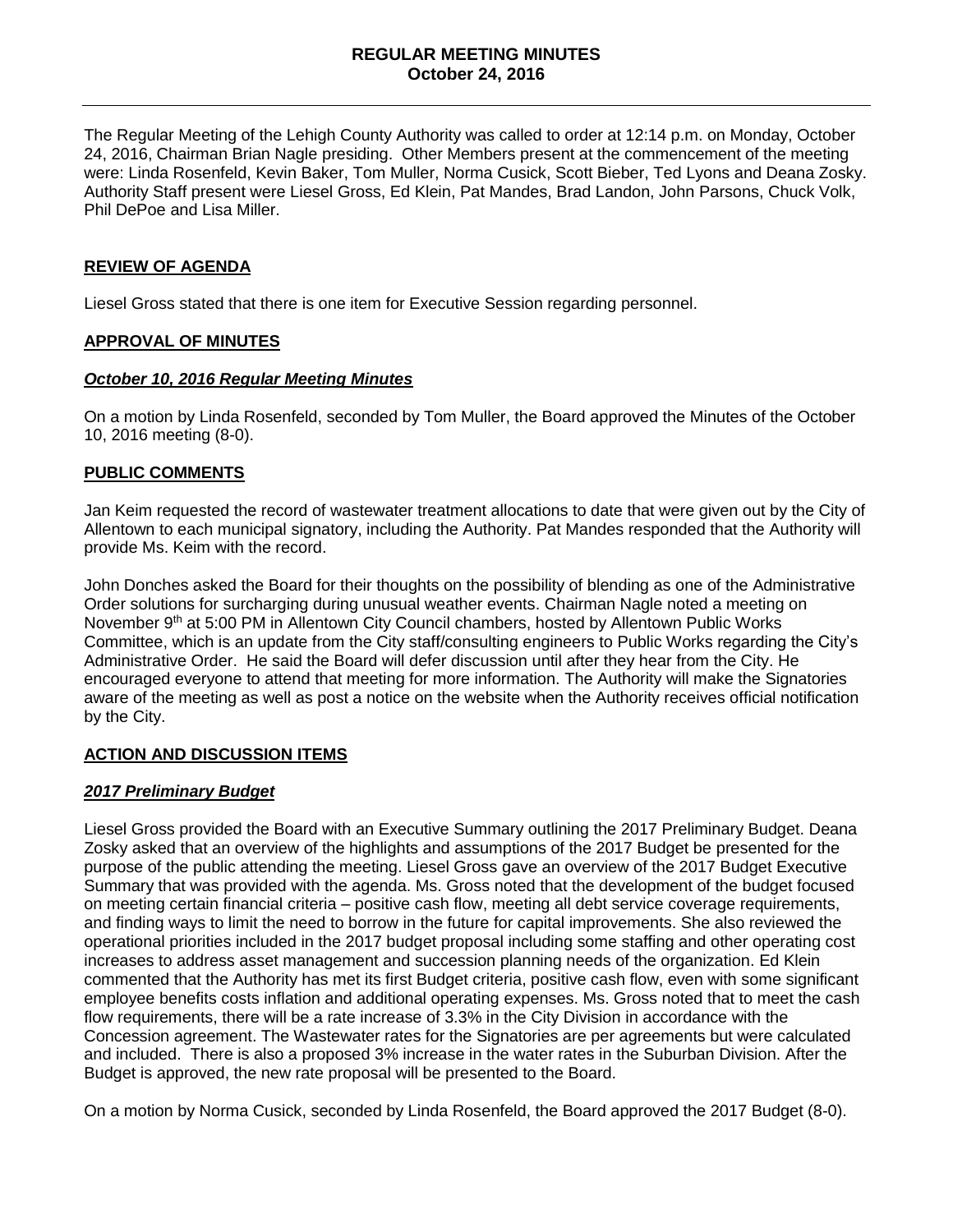# *2017 Goals & Strategic Plan*

Liesel Gross presented a memorandum for establishing 2017 Goals and asked the Board how they would like to be involved in the discussion of organizational philosophies and strategic objectives. Several Board members expressed willingness to conduct a strategic planning discussion through upcoming meeting agendas and suggested the use of an independent facilitator. Ms. Gross said that she will develop a recommendation for continued discussion.

# *Resolution #10-2016-2 - designating signers with M&T Bank accounts*

Brad Landon reviewed Resolution #10-2016-2 which designates Authority personnel to execute transactions and other functions with M&T Bank.

On a motion by Norma Cusick, seconded by Tom Muller, the Board approved Resolution #10-2016-2 (8-0).

## *Resolution #10-2016-3 - Commonwealth Financial Authority Grant for the Crestwood Alternate Water Supply Project*

Brad Landon reviewed Resolution #10-2016-3 which authorizes the submission of a financial assistance application to Commonwealth Financing Authority for a grant for the Crestwood Alternate Water Supply project.

On a motion by Norma Cusick, seconded by Linda Rosenfeld, the Board approved Resolution #10-2016-3 (8-0).

# *Resolution #10-2016-4 - Commonwealth Financing Authority Grant for the Heidelberg Heights Wastewater Tank Re-Coating project*

Brad Landon review Resolution #10-2016-4 which authorizes the submission of a financial assistance application to Commonwealth Financing Authority for a grant for the Heidelberg Heights Wastewater Tank Re-Coating project.

On a motion by Norma Cusick, seconded by Scott Bieber, the Board approved Resolution #10-2016-4 (8-0).

# *Park Pump Station Upgrade Project*

Chuck Volk gave an overview of the project to replace pumps, replace the electrical controls and drives and perform any other related upgrade work which would restore the station to its original design capacity and extend the service life of the station. The project will be funded by the LCA Suburban Division. Mr. Volk is asking for approval of the Capital Project Authorization – Design & Bid Phase in the amount of \$302,775.00 which includes the Professional Services Authorization – Design & Bid Phase in the amount of \$227,755.00 and the award of the design work to Whitman, Requardt and Associates, LLP.

Jan Keim asked what would happen if a parallel line was put in instead. Mr. Volk said that a parallel line would not solve the pump problem and would be very costly due to the environmentally sensitive areas some of that line would need to transverse. John Donches asked if this was the main reason for the overflows. Mr. Volk said the pump station is not directly responsible for upstream overflows, but that the refurbishment is one of several projects associated with the regional plan to address the Administrative Order to eliminate the overflows, as upgrades to the pump station will restore the capacity of this facility to its original pumping capacity.

On a motion by Norma Cusick, seconded by Tom Muller, the Board approved the Capital Project Authorization – Design & Bid Phase in the amount of \$302,775.00 which includes the Professional Services Authorization – Design & Bid Phase in the amount of \$227,755.00 and award the work to Whitman, Requardt and Associates, LLP (8-0).